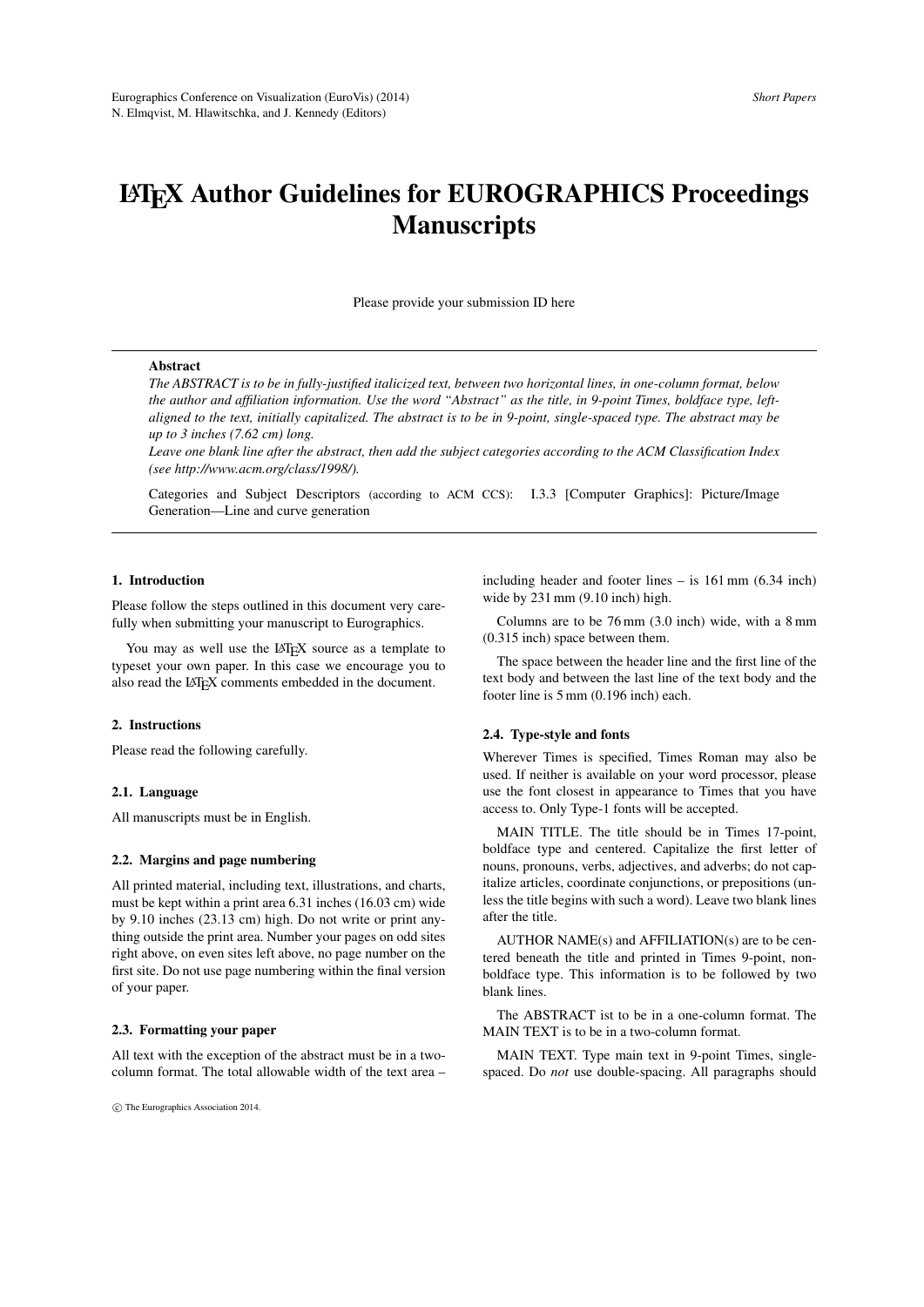<span id="page-1-2"></span>be indented 1 em (the length of the dash in the actual font). Make sure your text is fully justified – that is, flush left and flush right. Please do not place any additional blank lines between paragraphs. Figure and table captions should be 9 point Times boldface type as in Figure [2.](#page-1-0)

Long captions should be set as in Figure [1](#page-1-1) or Figure [3.](#page-4-0)

<span id="page-1-1"></span>Figure 1: *'Empty' figure only to serve as an example of long caption requiring more than one line. It is not typed centered but aligned on both sides.*

Figures which need the full textwidth can be typeset as Figure [3.](#page-4-0)

Callouts should be 9-point Times, non-boldface type. Initially capitalize only the first word of section titles and first-, second-, and third-order headings.

FIRST-ORDER HEADINGS. (For example, 1. Introduction) should be Times 9-point boldface, initially capitalized, flush left, with one blank line before, and one blank line after.

SECOND-ORDER HEADINGS. (For example, 2.1. Language) should be Times 9-point boldface, initially capitalized, flush left, with one blank line before, and one after. If you require a third-order heading (we discourage it), use 9-point Times, boldface, initially capitalized, flush left, preceded by one blank line, followed by a period and your text on the same line.

The headline *(authors / title)* must be shortened if it uses the full two column width of the main text. There must be enough space for the page numbers. Please use "et al." if there are more than three authors and specify a shortened version for your title.

# 2.5. Footnotes

Please do *not* use footnotes at all!

## 2.6. References

List all bibliographical references in 9-point Times, singlespaced, at the end of your paper in alphabetical order. When referenced in the text, enclose the citation index in square brackets, for example [\[Lou90\]](#page-3-0). Where appropriate, include the name(s) of editors of referenced books.

For your references please use the following algorithm:

- one author: first 3 chars plus year e.g. [\[Lou90\]](#page-3-0)
- two, three or four authors: first char of each family name plus year – e.g. [\[FH93\]](#page-3-1) or  $[KSS97]$  or [\[LFTG97\]](#page-3-3)
- more than 4 authors: first char of family name from first 3 authors followed by a  $'$ \*' followed by the year – e.g.  $[BFH^*98]$  $[BFH^*98]$  or  $[FvDF^*93]$  $[FvDF^*93]$

For BibTeX users a style file eg-alpha.bst is available which uses the above algorithm.

#### 2.7. Illustrations, graphs, and photographs

All graphics should be centered.



For all figures please keep in mind that you must not use images with transparent background!

<span id="page-1-0"></span>Figure 2: *Here is a sample figure.*

If your paper includes images, it is very important that they are of sufficient resolution to be faithfully reproduced.

To determine the optimum size (width and height) of an image, measure the image's size as it appears in your document (in millimeters), and then multiply those two values by 12. The resulting values are the optimum *x* and *y* resolution, in pixels, of the image. Image quality will suffer if these guidelines are not followed.

Example 1: An image measures 50 mm by 75 mm when placed in a document. This image should have a resolution of no less than 600 pixels by 900 pixels in order to be reproduced faithfully.

Example 2: Capturing a screenshot of your entire  $1024 \times$ 768 pixel display monitor may be useful in illustrating a concept from your research. In order to be reproduced faithfully, that  $1024 \times 768$  image should be no larger than 85 mm by 64 mm (approximately) when placed in your document.

#### 2.8. Color

Please observe: as of 2003 publications in the proceedings of the Eurographics Conference can use color images throughout the paper. No separate color tables are necessary.

However, workshop proceedings might have different agreements! Figure [3](#page-4-0) is an example for creating color plates.

#### 2.9. Embedding of Hyperlinks / Typesetting of URLs

Due to the use of the package hyperref the original behavior of the command  $\url$  from the package url is not available. To circumvent this problem we either recommend to use the command \httpAddr from the included package eqweblnk (see below) or to replace the command \url by the command  $\wedge$   $\vee$   $\vee$   $\vee$   $\vee$   $\vee$   $\vee$   $\vee$   $\vee$   $\vee$   $\vee$   $\vee$   $\vee$   $\vee$   $\vee$   $\vee$   $\vee$   $\vee$   $\vee$   $\vee$   $\vee$   $\vee$   $\vee$   $\vee$   $\vee$   $\vee$   $\vee$   $\vee$   $\vee$   $\vee$   $\vee$   $\vee$   $\vee$   $\vee$   $\vee$ been used widely in BibTeX-References. In the latter case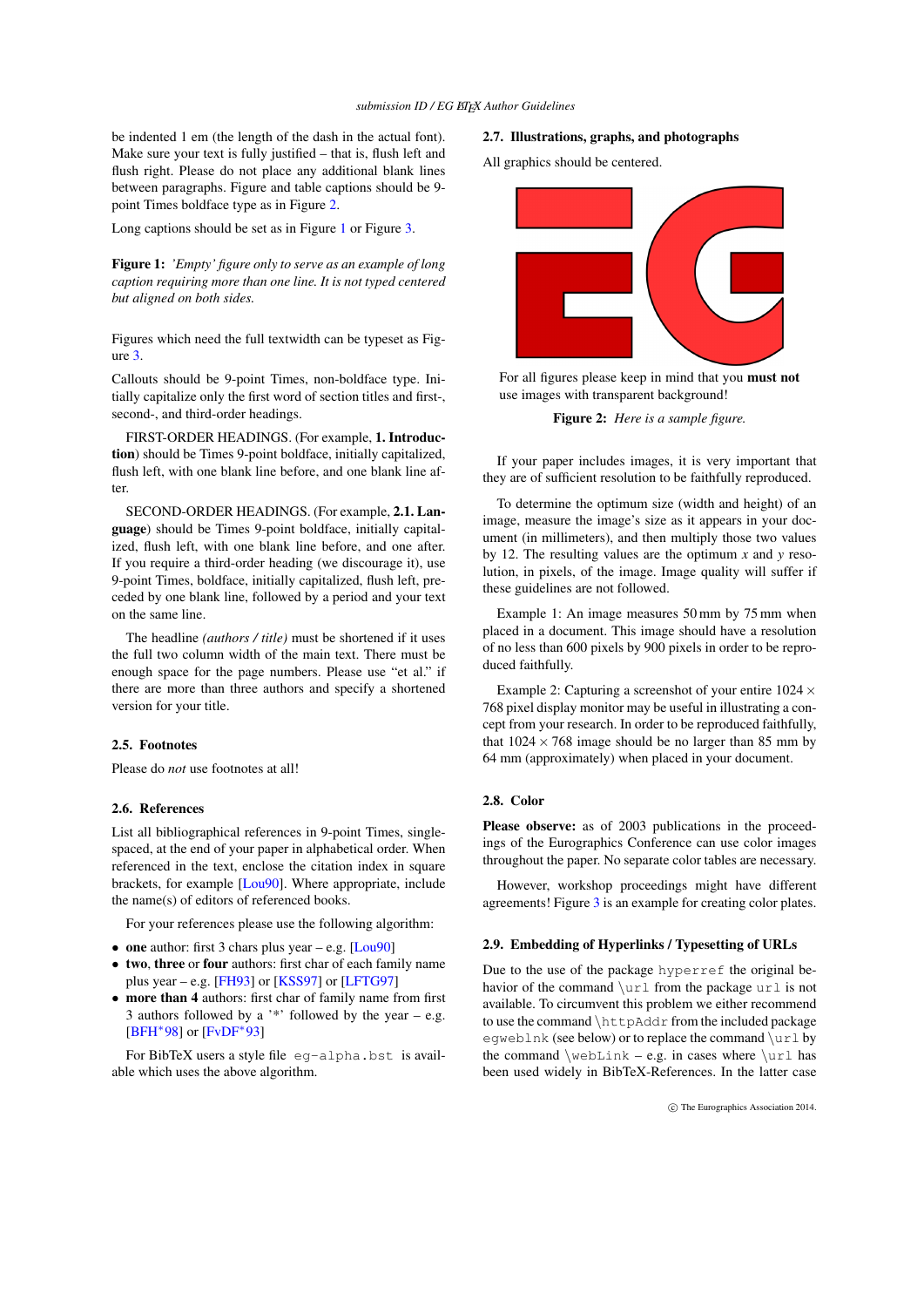we suggest to run BibTeX as usual and then replace all occurences of \url by \webLink

The provided commands for hyperlinks, in a nutshell, are:

```
\httpAddr {URL without leading 'http:'}
 e.g. http://diglib.eg.org/EG/DL/WS
```

```
\ftpAddr {URL without leading 'ftp:'}
 e.g. ftp://www.eg.org/EG/DL/ftpupload
```
\URL {url}

```
e.g. http://www.eg.org/EG/DL/WS
```

```
\MailTo {Email addr}
 e.g. publishing@eg.org
```
\MailToNA {emailName}{@emailSiteAddress} e.g. [publishing@](mailto:publishing@eg.org)eg.org

\webLink{URL without hyperlink creation} e.g. http://www.eg.org/some\_arbitrary\_long/ but\_useless/URL

# 2.10. PDF Generation

Your final paper should be delivered as a PDF document with all typefaces embedded. LATEX users should use dvips and ps2pdf to create this PDF document. Adobe Acrobat Distiller may be used in place of ps2pdf.

Adobe PDFWriter is *not* acceptable for use. Documents created with PDFWriter will be returned to the author for revision. pdftex and pdflatex (and its variants) can be used only if the author can make certain that all typefaces are embedded and images are not downsampled or subsampled during the PDF creation process.

Users with no access to these PDF creation tools should make available a PostScript file and we will make a PDF document from it.

The PDF file *must not* be change protected.

# Configuration Notes: dvips / ps2pdf / etc.

dvips should be invoked with the -Ppdf and -G0 flags in order to use Type 1 PostScript typefaces:

dvips -t a4 -Ppdf -G0 -o my.ps my.dvi

If you are using version 7.x of GhostScript, please use the following method of invoking ps2pdf, in order to embed all typefaces and ensure that images are not downsampled or subsampled in the PDF creation process:

```
ps2pdf -dMaxSubsetPct=100 \
       -dCompatibilityLevel=1.3 \
       -dSubsetFonts=true \
       -dEmbedAllFonts=true \
       -dAutoFilterColorImages=false \
       -dAutoFilterGrayImages=false \
       -dColorImageFilter=/FlateEncode \
       -dGrayImageFilter=/FlateEncode \
       -dMonoImageFilter=/FlateEncode \
      mypaper.ps mypaper.pdf
```
c The Eurographics Association 2014.

If you are using version 8.x of GhostScript, please use this method in place of the example above:

```
ps2pdf -dPDFSETTINGS=/prepress \
       -dCompatibilityLevel=1.3 \
       -dAutoFilterColorImages=false \
       -dAutoFilterGrayImages=false \
       -dColorImageFilter=/FlateEncode \
       -dGrayImageFilter=/FlateEncode \
       -dMonoImageFilter=/FlateEncode \
       -dDownsampleColorImages=false \
       -dDownsampleGrayImages=false \
       mypaper.ps mypaper.pdf
```
## Configuration Notes: pdftex / pdflatex / etc.

Configuration of these tools to embed all typefaces can be accomplished by editing the updmap.cfg file to enable inclusion of the standard (or base) 14 typefaces.

Linux users can run the updmap script to do this:

updmap -setoption pdftexDownloadBase14 true

Windows users should edit the updmap.cfq files found in their TeX installation directories (one or both of the following may be present):

```
INSTALLDIR\texmf\web2c\updmap.cfg
INSTALLDIR\localtexmf\miktex\config\updmap.cfg
```
Ensure the value for pdftexDownloadBase14 is "true," and then follow the instructions found here: [http:/](http://docs.miktex.org/manual/)/ docs.miktex.org/manual/ to update your MikTeX installation.

#### Configuration Notes: Acrobat Distiller

We recommend to download and install the version of the "CMW" Adobe Acrobat Distiller job options file appropriate for your operating system and version of Acrobat from the following URL:

```
http://www.cadmusmediaworks.com/index2.html
in the "(Operating System)/Applications/Distiller Settings"
folder. The "CMW" job options file embeds all typefaces
and does not downsample or subsample images when creat-
ing the PDF document.
```
#### 2.11. Copyright forms

You must include your signed Eurographics copyright release form when you submit your finished paper. We MUST have this form before your paper can be published in the proceedings.

#### 2.12. Conclusions

Please direct any questions to the production editor in charge of these proceedings.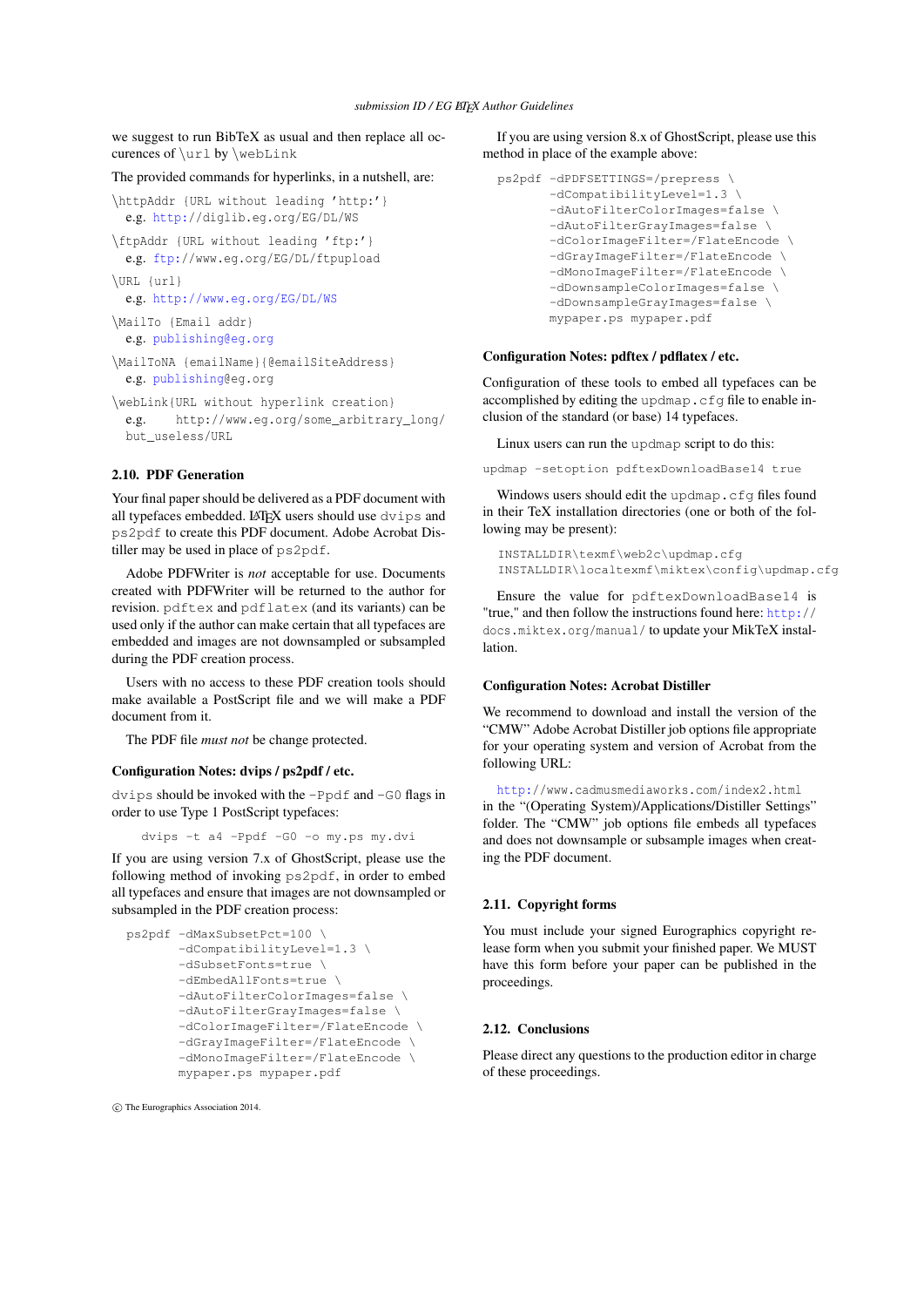#### References

- <span id="page-3-4"></span>[BFH∗98] BUHMANN J. M., FELLNER D. W., HELD M., KETTERER J., PUZICHA J.: Dithered color quantization. *Computer Graphics Forum 17*, 3 (Sept. 1998), C219– C231. (Proc. Eurographics'98) [http:/](http://diglib.eg.org/EG/CGF/volume17/issue3/ColQuant98)/diglib.eg.org/ EG/CGF/volume17/issue3/ColQuant98. [doi:10.1111/](http://dx.doi.org/10.1111/1467-8659.00269) [1467-8659.00269](http://dx.doi.org/10.1111/1467-8659.00269). [2](#page-1-2)
- <span id="page-3-1"></span>[FH93] FELLNER D. W., HELMBERG C.: Robust rendering of general ellipses and elliptical arcs. *ACM TOG 12*, 3 (July 1993), 251–276. [doi:10.1145/169711.169704](http://dx.doi.org/10.1145/169711.169704). [2](#page-1-2)
- <span id="page-3-5"></span>[FvDF∗93] FOLEY J. D., VAN DAM A., FEINER S. K., HUGHES J. F., PHILLIPS R.: *Introduction to Computer Graphics*. Addison-Wesley, 1993. [2](#page-1-2)
- <span id="page-3-2"></span>[KSS97] KOBBELT L., STAMMINGER M., SEIDEL H.-P.: Using subdivision on hierarchical data to reconstruct radiosity distribution. *Computer Graphics Forum 16*, 3 (1997), C347–C355. (Proc. Eurographics'97) [http:/](http://diglib.eg.org/EG/CGF/volume16/issue3/CGF172.html)/diglib.eg.org/ EG/CGF/volume16/issue3/CGF172.html. [doi:10.1111/](http://dx.doi.org/10.1111/1467-8659.16.3conferenceissue.36) [1467-8659.16.3conferenceissue.36](http://dx.doi.org/10.1111/1467-8659.16.3conferenceissue.36). [2](#page-1-2)
- <span id="page-3-3"></span>[LFTG97] LAFORTUNE E. P., FOO S.-C., TORRANCE K. E., GREENBERG D. P.: Non-linear approximation of reflectance functions. In *Proc. SIGGRAPH '97* (1997), vol. 31, pp. 117–126. [doi:10.1145/258734.258801](http://dx.doi.org/10.1145/258734.258801). [2](#page-1-2)
- <span id="page-3-0"></span>[Lou90] LOUS Y. L.: Report on the First Eurographics Workshop on Visualization in Scientific Computing. *Computer Graphics Forum 9, 4 (Dec. 1990), 371-372.* [doi:10.1111/j.](http://dx.doi.org/10.1111/j.1467-8659.1990.tb00430.x) [1467-8659.1990.tb00430.x](http://dx.doi.org/10.1111/j.1467-8659.1990.tb00430.x). [2](#page-1-2)